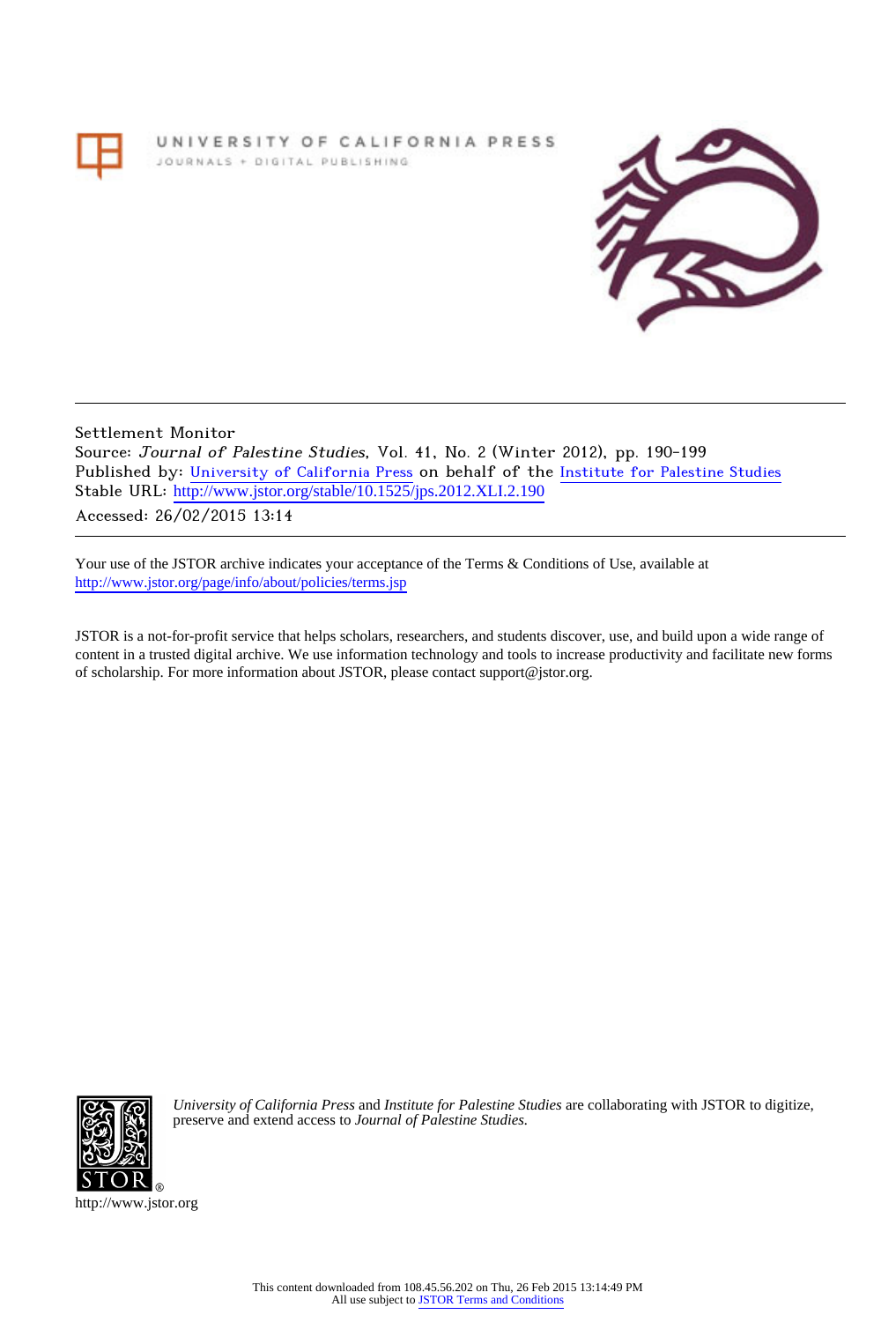## Edited by Geoffrey Aronson

*This section covers items—reprinted articles, statistics, and maps—pertaining to Israeli settlement activities in the West Bank, including East Jerusalem, and the Golan Heights. Unless otherwise stated, the items have been written by Geoffrey Aronson for this section or drawn from material written by him for* Report on Israeli Settlement in the Occupied Territories *(hereinafter* Settlement Report*), a Washington-based bimonthly newsletter published by the Foundation for Middle East Peace.* JPS *is grateful to the foundation for permission to draw on its material.*

|--|--|--|--|--|--|--|--|--|

#### *On the Ground*

| UN Report on Israeli Settlements in the Occupied Palestinian Territory, |
|-------------------------------------------------------------------------|
| including East Jerusalem (September 2010–July 2011) (excerpts) 192      |
| Legalizing Settlement Outposts, by Laura Friedman (excerpts) 194        |
| Givat Hamatos: A New Jewish Settlement in Occupied Jerusalem,           |
|                                                                         |
| Givat Hamatos and the Unprecedented Spike in East Jerusalem Settlement  |
| The Struggle over Land and Resources                                    |
| "Water, Nonviolent Palestinian Resistance, and the IDF Response"  197   |
| "West Bank villagers' daily battle with Israel over water,"             |

by David Hearst (excerpts). . 198

## "PEACEMAKING EFFORTS RUNNING ON EMPTY"

*From* Settlement Report*, September– October 2011*.

As political theatre, September's Israeli-Palestinian clash at the UN proved to be an anticlimax. In dueling speeches before the UN General Assembly, Israel's Prime Minister Benjamin Netanyahu and Chairman Mahmoud Abbas of the Palestine Liberation Organization ran in place. Abbas gave a stirring speech making the Palestinian case for statehood before an audience at pains to acknowledge it. Netanyahu left the podium as he arrived—his hand "stretched out in peace" according to principles that guarantee failure. President Barack Obama's remarks confirmed something that has been clear for many months: The U.S. peacemaking machine is out of ideas and energy. Soon after

Obama's address, one Israeli commentator quipped that Netanyahu would have to rewrite his speech because the U.S. president had just delivered it. The Quartet, yet again, demonstrated its inability to break free of the U.S. policy straightjacket. After a frenzied diplomatic effort, it issued a milquetoast call to return to the negotiating table.

The most notable element of September was the PLO's determination to confront the Obama administration, which has left no doubt of its opposition to engaging the international community instead of, or even, as Abbas prefers, alongside U.S.-led diplomacy. The PLO's adoption of a policy agenda at odds with Washington has prompted threats from Congress to end financial support for the Palestinian Authority, a selfdefeating notion if there ever was one, and one which Netanyahu has been quietly urging Republicans in the House

*Journal of Palestine Studies* Vol. XLI, No. 2 (Winter 2012), pp. 190–199, ISSN: 0377-919X; electronic ISSN: 1533-8614. © 2012 by the Institute for Palestine Studies. All rights reserved. Please direct all requests for pe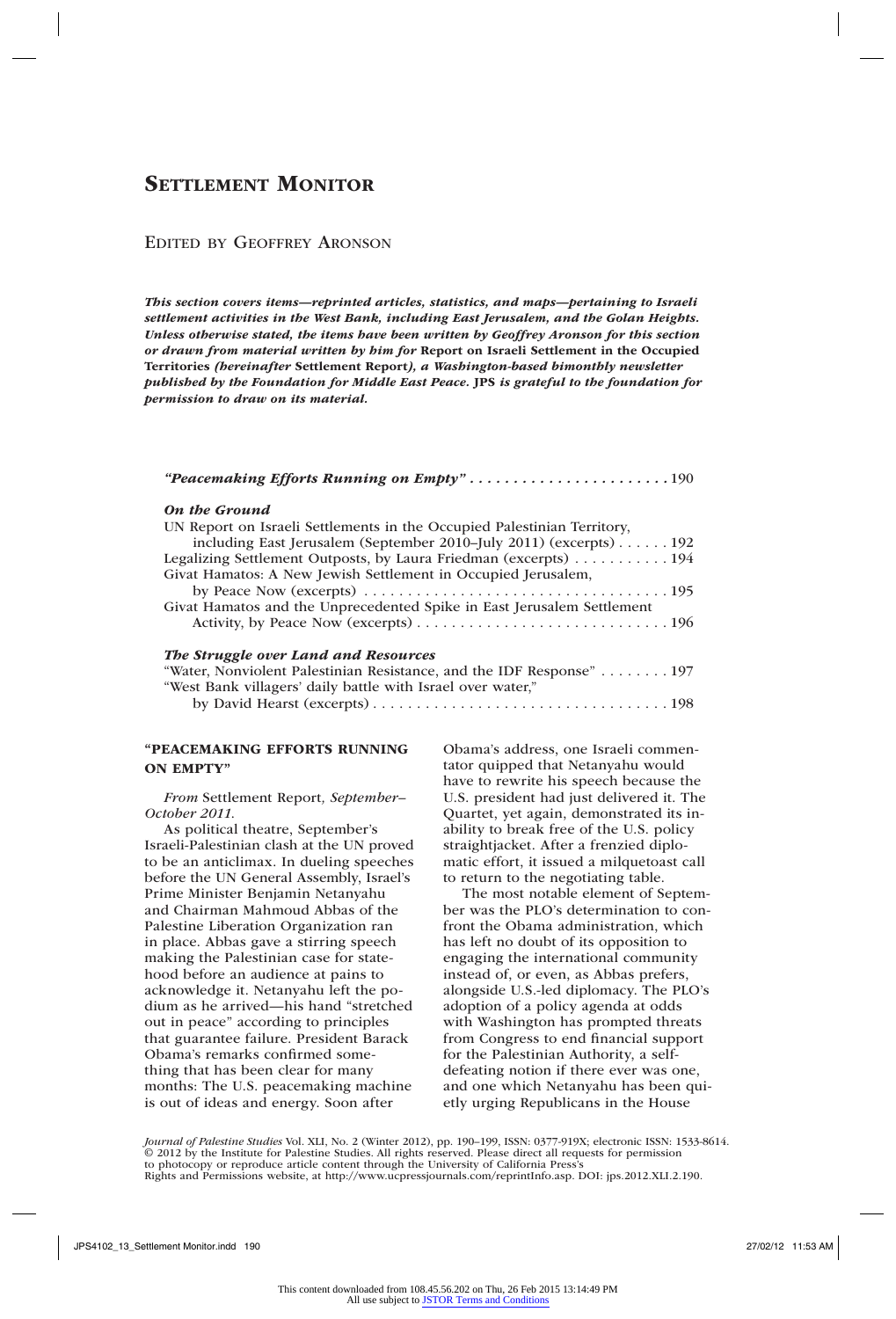of Representatives to abandon. The House's other contribution to peacemaking is the tabling of a bill supporting Israel's annexation of West Bank settlements.

Congress has dealt itself out of responsible oversight, and the White House has put aside the vital interest in a peace agreement while President Obama campaigns for reelection. Even so, Washington will prevent the formalization by the UN Security Council of the international consensus supporting Palestinian sovereignty in the West Bank, Gaza Strip, and East Jerusalem and the creation of a Palestinian state that recognizes Israel. What it cannot do, however, is stop efforts on the ground to fill the leadership vacuum created by the Obama administration's retreat.

#### FACTS ON THE GROUND

The on again, off again military confrontations between Israel and Hamas have long ignored conventional approaches to peacemaking. Once confined to the area in and around Gaza, they now include Egypt's lawless Sinai region. In the West Bank, settlement expansion continues to dominate Israel's West Bank agenda. The first half of 2011 witnessed a whopping 500 percent increase in settlement housing starts, to 546. This number begins to reestablish the pace of expansion briefly interrupted by the settlement moratorium during 2010. New construction has been announced for numerous settlements, including the East Jerusalem settlement of Gilo, where 1,100 new units were recently approved. Settlers are calling on Netanyahu to expedite construction of 4,500 units across the West Bank. "The only obstacle preventing this construction," declares a political advertisement addressed to Netanyahu during the summer wave of protests about housing costs in Israel, "is your signature and that of the defense minister. If you will only sign, we can solve the housing problems of 4,500 families."

In this environment, the PLO's claim to sovereignty contrasts starkly with the facts on the ground in the West Bank, where settlers and Palestinian villagers remain in the front ranks of the

conflict. For them, the days after September are indistinguishable from the days before. Abbas and the PA lack the means to assert Palestinian sovereignty on the ground without provoking Israel. Israel remains in total control of Area C, comprising almost 60 per cent of the West Bank; settlements; and borders. It restricts moves by Palestinian security forces into Area B. Abbas calls for a "Palestinian Spring" to accompany his UN diplomacy, but the distinguishing feature of the Arab Spring has been the spontaneous uprising by civil society against the regime—rather than the mobilization of the public by the regime. Abbas too is wary of a civil uprising that would provoke Israeli reprisals. West Bank Palestinians did not take to the streets in protest or to confront settlements, but rather in celebration of Abbas and Fatah, the besieged pillars of the Palestinian political establishment.

Scattered confrontations in the West Bank during the UN session were not so much a function of the PLO's diplomatic campaign for statehood as of the escalating conflict between settlers, the Israel Defense Forces, and Palestinian villagers. The territorial appetite of the settlers cannot be sated, and their ability to outpace the Israeli security forces in vigilante attacks against Palestinians and their property grows. The one Palestinian fatality during September was a 33-year-old from the village of Qusra, who was killed by live IDF fire hours before Abbas's speech. A mosque in the village, south of Nablus, was set on fire hours after Israel obeyed an order of the High Court to demolish three structures in the settlement outpost of Migron on September 4. Settlers arrived at the mosque on September 5, threw burning tires toward it, and broke several of its windows.

Not only are settlers targeting Palestinians and their property, notably in the area near settlement outposts between Ramallah and Nablus, in September they also infiltrated an IDF base, destroying equipment and painting slogans "as if it were an enemy army base," reported the right-wing Makor Rishon. Lt. Gen. Benny Gantz, IDF chief of staff, described the perpetrators as a "group of fanatic criminals." Others suggested that the use of the settlers'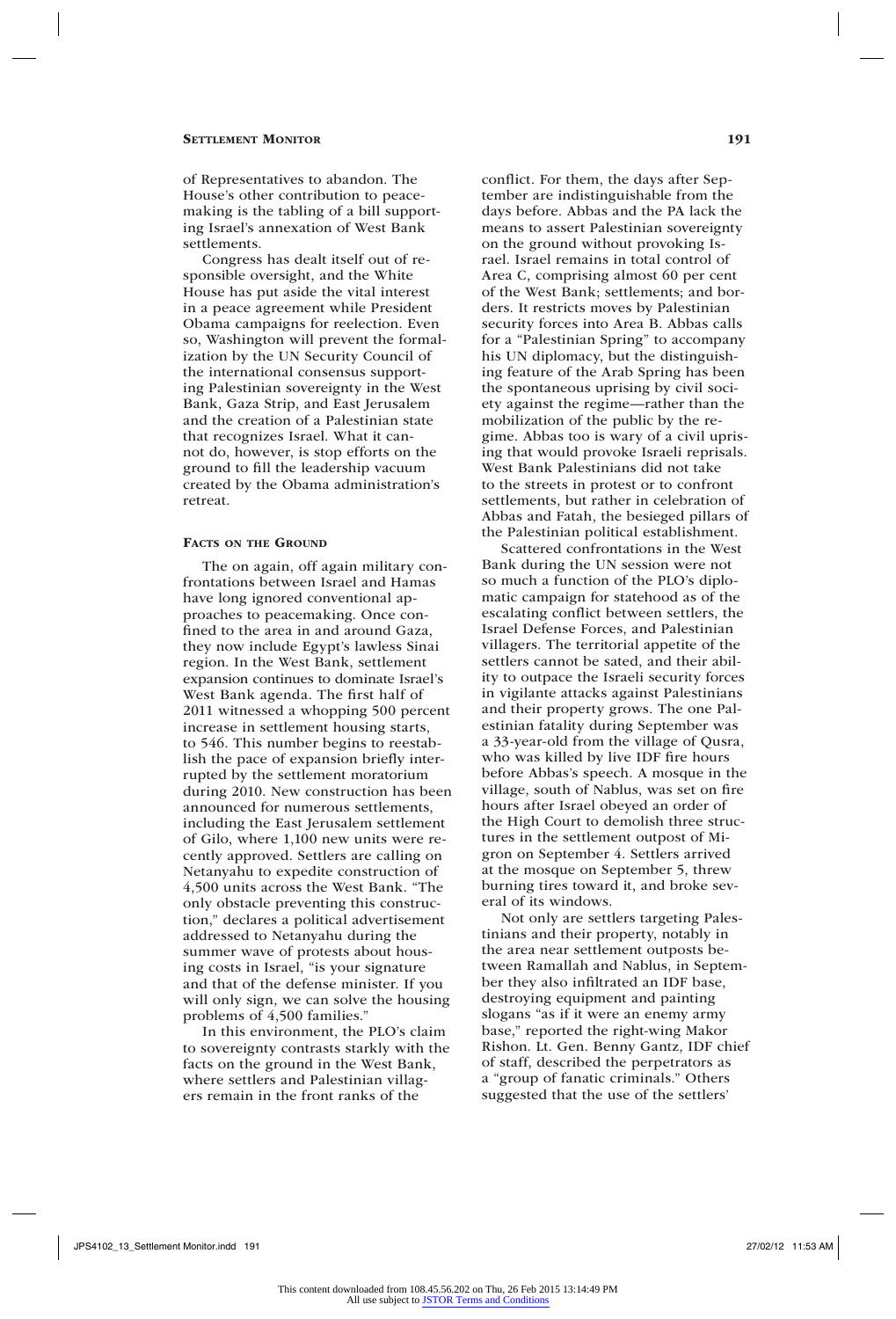self-selected term "price tag" be replaced by the word "terror" to describe actions against Palestinians by "Jewish jihadis." *Ha'aretz* reported that Israel's security service is "urging the Education Ministry to immediately halt funding to the Od Yosef Hai Yeshiva in the settlement of Yitzhar, near Nablus, saying it has received intelligence information that senior rabbis in the yeshiva are encouraging their students to attack Arabs. The army's GOC Central Command, Maj. Gen. Avi Mizrahi, recently issued restraining orders that forbid several students affiliated with the yeshiva to enter the West Bank. This decision was based on what security sources termed 'well-founded suspicions' that these students had been involved in attacks on Arabs, including 'price tag' attacks on Arab property and the torching of mosques in nearby villages."

The Palestinians who confronted settlers and the IDF in Qusra were part of a new network of "Local Defense Committees" organized by villagers to defend against settler provocations. Palestinian security services are prevented from protecting the Palestinian public against settlers. According to the wellinformed Roadmap report, Jibril al-Bakri, the governor of Nablus, declared that "the Israelis have left us with no alternative. We will not look on forever without intervening."

## ON THE GROUND

## UN Report on Israeli Settlements in the Occupied Palestinian Territory, including East Jerusalem (September 2010–July 2011) (excerpts)

*In December 2007, the UN General Assembly (UNGA) issued Res. 62/108 expressing "grave concern" about Israel's continued settlement activities and the rising incidents of settler violence against Palestinians, and requesting updates regarding settlement expansion and settler actions. Since then, the UNGA has annually received reports from the Office of the UN High Commissioner for Human Rights entitled "Israeli Settlements in the Occupied Palestinian Territory, including East Jerusalem and the Occupied Syrian Golan." The excerpts below are* 

*from the latest report (A/66/364 of 16 September 2011), covering September 2010–July 2011. The sections providing background based on earlier reports (A/65/365 of 14 September 2010, A/64/516 of November 2009, and A/63/519 of November 2008), the legal context, information the Golan Heights, and final recommendations have been omitted for space, as have endnotes. The full text is available on the United Nations Information System on the Question of Palestine (UNISPAL) website at unispal.un.org.*

## *III. Discriminatory Practices Underlying Israeli Settlement Expansion and Law Enforcement in the West Bank* . . .

*A. Expansion of Settlements and Restrictions on Palestinian Construction*

. . .

9. During the reporting period, settlements in the Occupied Palestinian Territory, including East Jerusalem, continued to expand. The most recent figures available indicate that 296,586 Israeli settlers live in the West Bank, not including those in East Jerusalem, in at least 123 settlements and approximately 100 "outposts" scattered throughout the West Bank. In East Jerusalem, 50,000 residential units in at least 12 Israeli settlements are occupied by almost 192,000 Israeli settlers. That brings the total number of settlers living in Israeli settlements in the Occupied Palestinian Territory to nearly half a million. Immediately after the end of the 10-month partial moratorium on settlement construction in September 2010, Israeli settlement activities resumed in the West Bank. That included approval and construction of hundreds of new housing units in various settlements as well as confiscation and clearing of Palestinian-owned land in preparation for settlement expansion. An interim report published by the Israeli non-governmental organization Peace Now in May 2011 indicated that, immediately after the end of the partial moratorium, Israeli settlers started the construction of 2,000 previously approved housing units in 75 different settlements and "outposts,"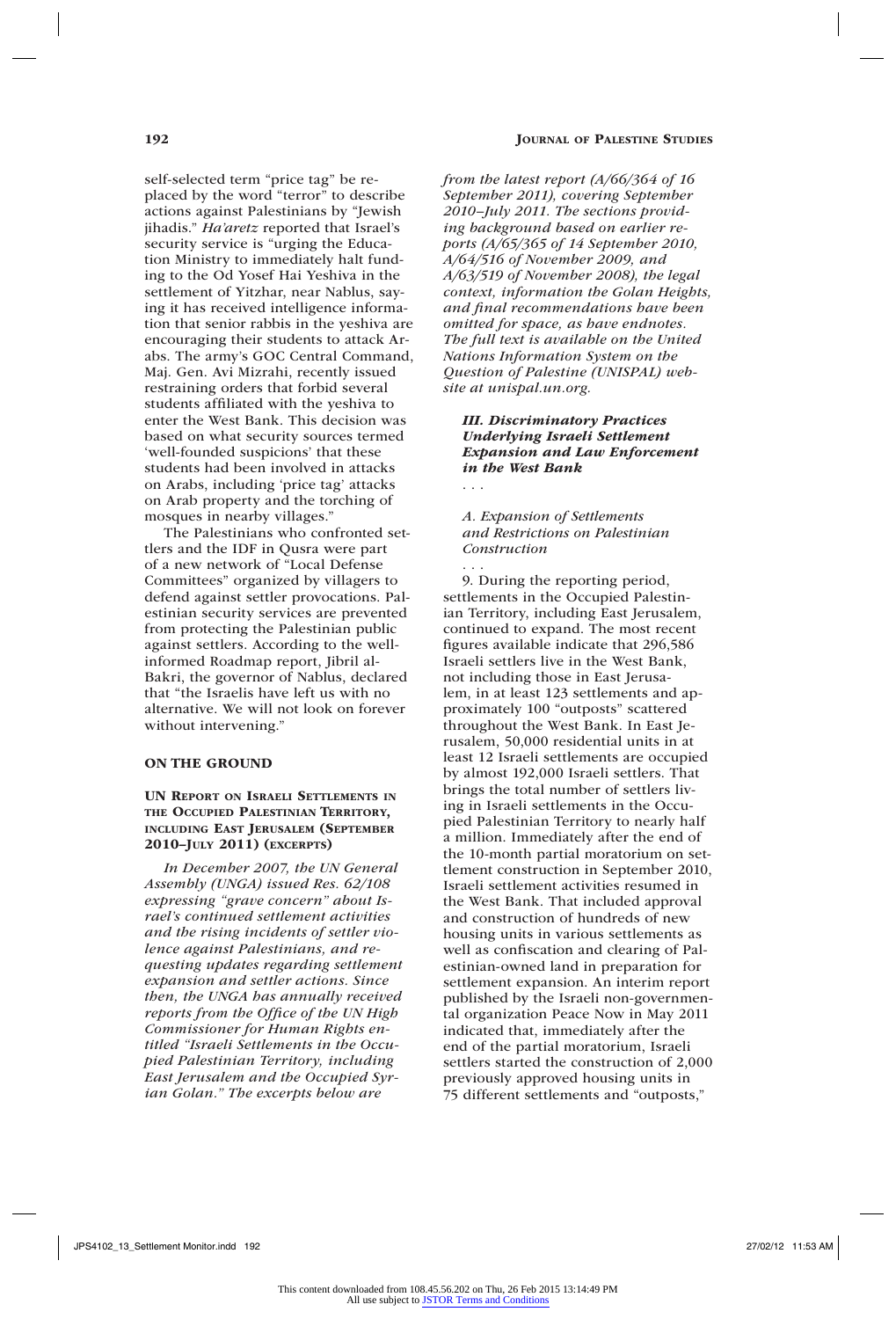one third of them in settlements east of the barrier. Meanwhile, the Israeli Government approved the planning and marketing of at least 800 new units in 13 settlements. Peace Now has also documented a dramatic increase in the number of new illegal buildings in the settlements since the end of the partial moratorium. In most cases the construction is proceeding according to plans that were never approved by the Israeli Minister of Defense. At least 507 unapproved housing units are currently being built in 29 settlements (9 of which are "outposts," where there are 35 unapproved structures under construction). In July 2011, Israel revealed plans for construction of 900 new housing units in East Jerusalem. The Israeli Government continued to promote settlement expansion through a variety of benefits and incentives offered to settlers in spheres of construction, housing, education, industry, agriculture and tourism. Recent public statements by senior Israeli officials are indicative of the Government's intention to continue expanding settlements in the West Bank, including East Jerusalem.

#### 1. East Jerusalem

. . .

. . . 18. Plans of the Israeli municipality of Jerusalem for the demolition of Palestinian structures in East Jerusalem demonstrate the link between the policy of demolition and that of settlement expansion in the city. Not only do policies and practices of zoning and planning make it virtually impossible for Palestinians to build to meet the natural growth of their communities, contrary to what is accorded to Israeli settler communities, but demolition of Palestinian structures built without permits is at times followed by building new or expanding existing Israeli settlements. In a recent example, the historical Shepherd Hotel in Sheikh Jarrah was demolished in January 2011 to make way for the construction of a new Israeli settlement. In Silwan, nearly 1,000 Palestinians are at risk of being displaced due to Municipality's plans for demolition of their homes, which were built without Israeli permits, to make way for a "biblical park."

#### 2. Area C

19. The Government of Israel applies a zoning regime in Area C, comprising 60 percent of the West Bank, which further benefits the establishment and growth of settlements while denying the natural growth and development of Palestinian communities. It effectively prohibits Palestinian construction in some 70 percent of Area C, approximately 44 percent of the West Bank, allocated for the use of Israeli settlements or the Israeli military. In the remaining 30 percent a range of restrictions make it virtually impossible for Palestinians to obtain a building permit for any building of homes or infrastructure like water pipes or electrical lines. In practice, Israeli authorities allow Palestinians to build only within the boundaries of a plan approved by the Israeli Civil Administration, which covers less than 1 percent of Area C, much of which is already built up. As a result, Palestinians are forced to build without Israeli building permits, risking the demolition of their structures and subsequent displacement. . . . In addition to zoning and demolitions, Israeli authorities have practically prohibited Palestinians from having any access to the Jordan River through drilling wells to service settlements that have dried up Palestinians' water sources, cutting Palestinian water lines, and confiscating Palestinian water tankers, tractors, sheep, and other property. During the period from August 2010 through June 2011, the OCHA recorded that the Israeli authorities demolished 149 Palestinian residences in Area C of the West Bank, displacing 820 people, including 374 children. The OCHA also reports a marked increase in the demolition of Palestinian structures. In the first half of 2011, 342 Palestinianowned structures, including 125 residential structures and 20 rainwater collection cisterns, were demolished by the Israeli authorities. A total of 656 people, including 351 children, lost their homes in the first half of 2011, almost five times more than within the same period last year. One third of these people were displaced in June 2011 alone. Over 3,000 demolition orders are outstanding, including 18 targeting schools. Most demolitions in 2011 affected livelihood structures, negatively affecting the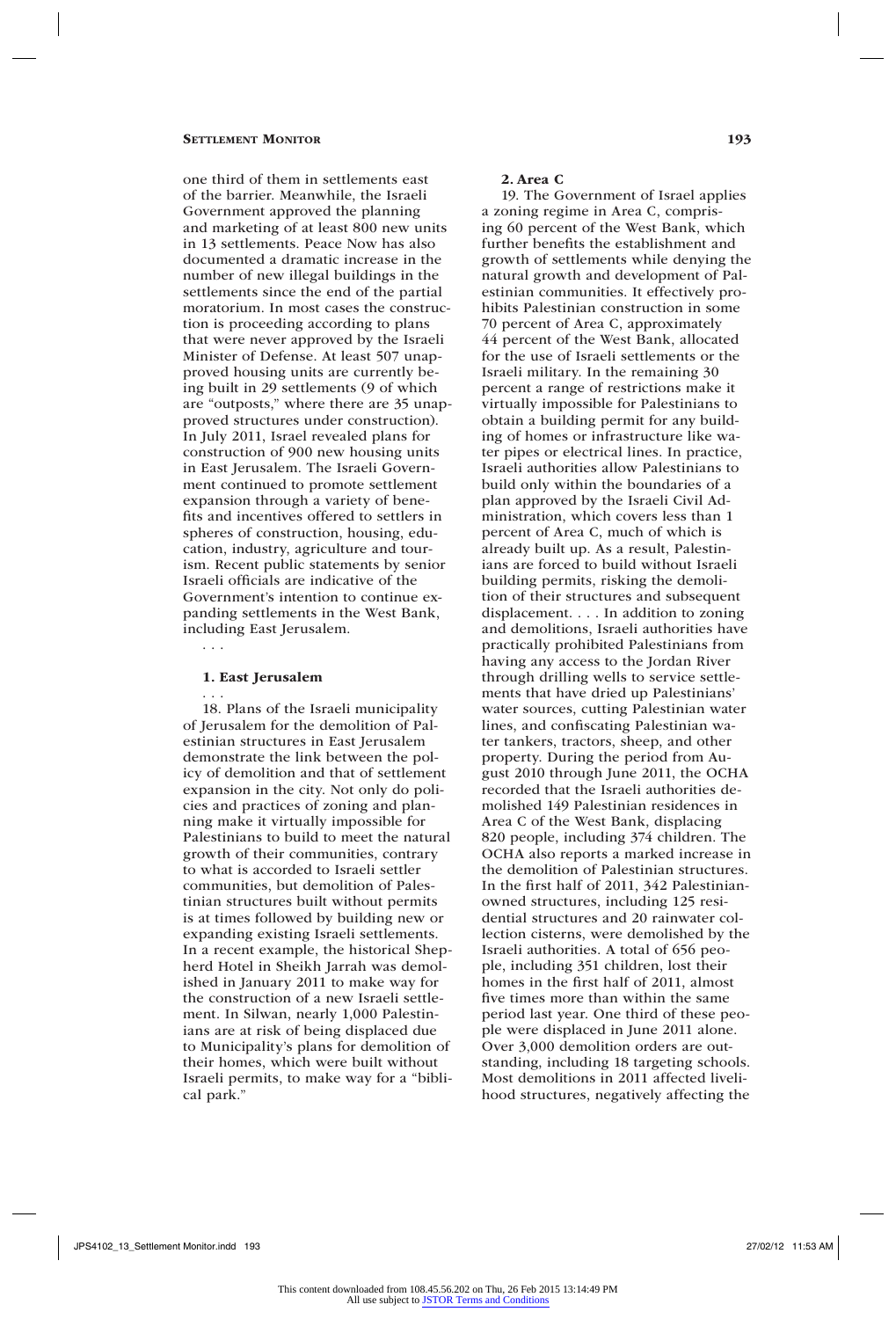sources of income and living standards of some 1,300 people. Many communities in Area C have suffered multiple waves of demolitions.

*C. Settler Violence and Discrimination in Law Enforcement in the West Bank* 

. . . 23. During the reporting period for the present report, impunity for settlers perpetrating violent attacks continued. The Israel Defense Forces [IDF] not only failed to protect Palestinians, there are documented instances of their direct involvement in violence perpetrated against Palestinians. The following cases monitored by OHCHR [Office of the UN High Commissioner for Human Rights] are illustrative of the violence that Palestinians suffer at the hands of Israeli settlers in the West Bank. [Two detailed cases follow.]

. . . 31. The problem of discrimination is most apparent in the markedly different justice systems to which Palestinians and settlers are subjected. When violence is committed or is suspected to have been committed by Palestinians against Israeli settlers in the West Bank, the Israeli authorities often mobilize vast resources to apprehend the perpetrator. Large-scale arrest and detention campaigns are often carried out by the [IDF] throughout the West Bank, and the Israeli police and Border Police in specific neighbourhoods of East Jerusalem. Curfews on Palestinian towns and villages are also often imposed. The OCHA reports that between September 2010 and June 2011, Israeli forces carried out 3,791 search-and-arrest operations during which 2,760 Palestinians were arrested. Most of those arrested will be tried through the Israeli military justice system, contrary to Israeli civilians who, when arrested, are tried by civilian courts. Israeli civil courts provide more protections to the defendants in a number of areas, including the right to see a lawyer, the length of detention before being brought before a judge and the maximum penalty allowed. Settlers are de facto given impunity for violent acts against Palestinians and their property in the occupied West Bank while

substantial resources are devoted to the prosecution of Palestinians accused of engaging in violence against settlers. The result of the situation is an overtly discriminatory system against Palestinians, both in law and in practice.

. . . 33. In East Jerusalem, the Israeli authorities allocate considerable financial resources to the protection of the Israeli settlers currently living in "outposts" throughout East Jerusalem. Aroundthe-clock armed private security guards protect, escort and transport Israeli settlers. Available estimates indicate that security arrangements cost 54 million Israeli New Shekels in 2010 and more than 70 million in 2011.

## Legalizing Settlement Outposts (excerpts)

*Below are excerpts from an article by Lara Friedman of Peace Now, who also authored the "Settlements in Focus" report, excerpts of which follow. The piece, which appeared in the* Huffington Post *on 11 October 2011, was originally titled "Outposts & Abuse of Law in Service of the Settlements." The full text can be accessed at http://www.huffingtonpost.com.*

Outposts are again taking center stage in the settlements debate, as the Netanyahu government announces two new policies aimed at legalizing illegal outposts. In doing so, the Netanyahu government is sending a clear signal that it values settlements over negotiations, and it prefers "Greater Israel" to peace.

In March, the Israeli government announced a new policy: it would demolish outpost construction on private Palestinian land, but would seek to "legalize" all other outpost construction. Previous Israeli governments consistently promised the Israeli High Court they would enforce the law against illegal outposts, but for the most part found legal pretexts to delay doing so. The Netanyahu government, in contrast, was refreshingly honest—declaring its policy openly rather than continuing the charade.

It was clear from the outset that this new policy was a Pyrrhic victory in the fight against the outposts. It meant that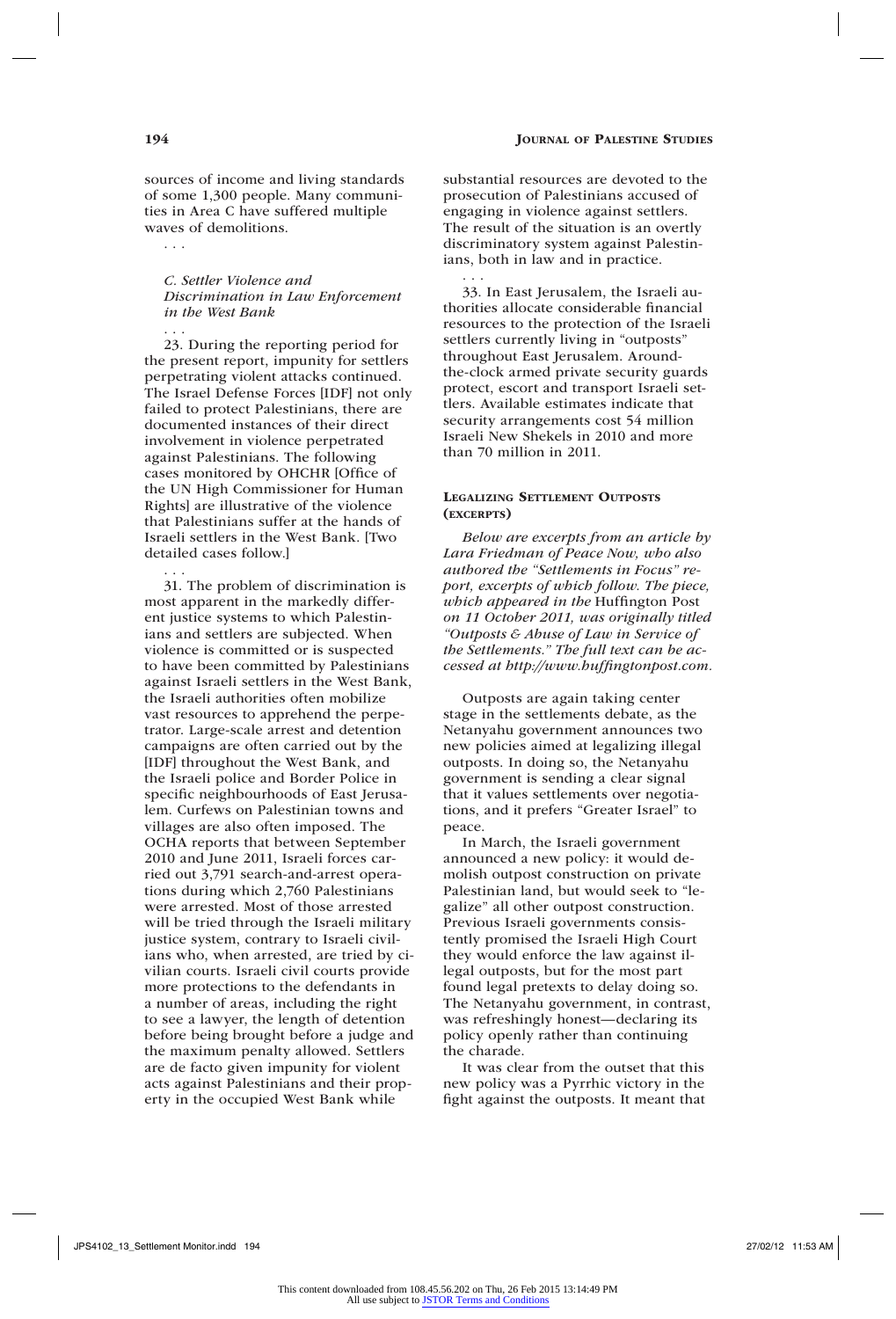for the first time the government had firmly committed to demolishing some outpost construction, but it also meant that the majority of the outposts whose construction is unequivocally illegal under Israeli law—would be laundered, leading to the establishment of numerous new settlements in the West Bank. This, despite the fact that since 1992 it has been the policy of every Israeli government NOT to establish new settlements. This new policy made news last week when it was reported that the government is making final preparations to legalize the isolated outpost of Shvut Rahel. There are at least 10 outposts that the state intends to "legalize" under this policy, involving some 650 illegal homes (approximately 3,900 people).

Now Netanyahu also wants to "legalize" outpost construction on private Palestinian lands. This development is the next stage in this same outposts saga, with the Netanyahu government now obliged to update the Court by November 1 on its plans to remove outposts on private land, per the policy it announced in March (for details see Peace Now's "Six Outposts" petition). While the government's March announcement was phrased as a general policy, it appears for now that it will implement the policy only in cases where construction has been challenged in court, of which there at least 8, out of a total of at least 70 outposts located fully or partially on private land, along with many official settlements.

As that deadline nears, settlers are increasing pressure on the government and Netanyahu appears to be caving. In order to "legalize" these outposts, the State will have to find a pretext to void the Palestinians' claims to the land (e.g., by declaring it absentee property—a mechanism used over the years to seize land), or expropriate it, ostensibly for "public" use.

. . .

## Givat Hamatos: A New Jewish Settlement in Occupied Jerusalem (excerpts)

*This Peace Now statement, originally titled "A New Israeli Neighborhood in East Jerusalem is Threatening the Two* 

*State Solution," was published on 13 October 2011. The full text can be accessed at: http://settlementwatcheastjerusalem. wordpress.com.*

On October 11, Plan no. 14295 was deposited for public review, for the construction of 2,610 housing units in a new neighborhood in east Jerusalem called Givat Hamatos, east of Beit Safafa. This plan is the reparcellation scheme that enables the implementation of plan no. 5834A which was deposited three years ago and caused controversy.

- The first new Israeli neighborhood in east Jerusalem since Har Homa: Unlike recent plans that caused controversy in Gilo and Pisgat Ze'ev which expanded the footprint of existing neighborhoods, the new plan creates an entirely new footprint of a new Israeli neighborhood in East Jerusalem, for the first time since the establishment of Har Homa in 1997 by the first Netanyahu Government.
- "A mini-E-1": a game changer that significantly changes the possible border between Israel and Palestine: The new neighborhood will complete the isolation between Bethlehem and East Jerusalem, and will destroy any possibility of a territorial solution in Beit Safafa and Shurafat (sic). . . .
- The plan is for immediate implementation: the plan for the establishment of Givat Hamatos neighborhood was firstly exposed when plan no. 5834A was deposited for public review under the Olmert government on January 2008. This plan was for the construction of 2,337 housing units and it completed the approval process in recent months. However, this plan was a general plan that couldn't be implemented without further detailed planning called "reparcellation." Today the reparcellation plan is ready, and it is deposited for public review. The detailed plan increases the capacity from 2,337 units to 2,610 units and once it is approved the construction can begin.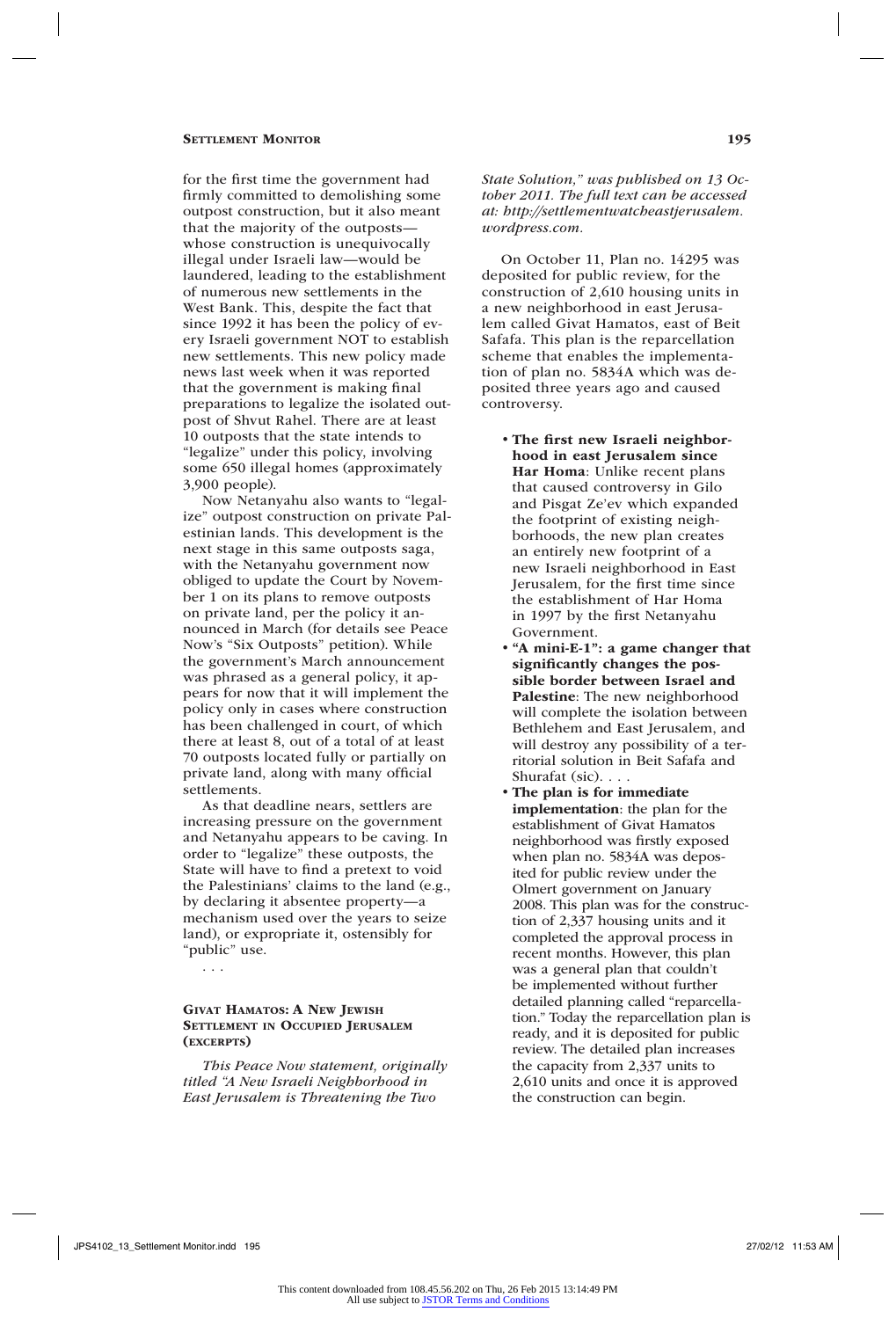#### • These are the final planning

phases: The detailed plan (no. 14295) was deposited for public review on October 11th, 2011. The 60-day objection period for the plan has now begun. At the end of that period, and after hearing the objections, the plan can be approved. Following the approval there might be appeals to court that could take another few months but eventually, if the plan is not withdrawn by the government, the plan will receive the final approval in a few months to a year. Once Plan 14295 is approved, construction can commence.

It is important to mention that the plan is under the authority of the Local Planning Committee at the Jerusalem Municipality. Unlike the Regional Planning Committee which is made up of civil servants, the Local Committee is made up of elected city council members, which are politically motivated and might want to approve the plan as quickly as possible.

. . .

## Givat Hamatos and the Unprecedented Spike in East Jerusalem Settlement ACTIVITY (EXCERPTS)

*Below is an excerpt from a Peace Now report, originally titled "Settlements in Focus: Settlements Back on the Agenda" published 1 November 2011. The full text is available at http://peacenow.org.*

Only recently, the world learned about well-advanced Israeli plans for a new settlement in the southern part of East Jerusalem, called Givat Hamatos. This plan has nothing to do with "natural growth" of an existing neighborhood, and while there are genuine housing needs in Jerusalem, the reasons to proceed with this particular (and extremely controversial) plan appear to be primarily political—which helps explain why the plan is being fast-tracked. The planning requirements related to this settlement are unusually complicated, due to complex property ownership in the area. Under normal circumstances sorting this out would take years. But

these are not normal circumstances these are circumstances in which a political decision has been taken to make this plan happen. As a result, approval of Givat Hamatos is proceeding at a previously unimaginable speed.

Politically, approval of this plan is fraught with symbolism and political signals, since it will create the first new Israeli settlement neighborhood in East Jerusalem since Netanyahu established Har Homa in 1997, during his first term as prime minister. And on the ground, this project is a game changer. Givat Hamatos, if built, will become a physical and inhabited barrier blocking any future Palestinian contiguity between Palestinian neighborhoods in the southern part of East Jerusalem and the West Bank. In doing so it will make a twostate solution in Jerusalem, and thus the entire two-state solution, exponentially more difficult to achieve. It should be noted, too, that the approval of Givat Hamatos comes on the heels of recent approvals of three other settlement plans for Jerusalem's southern flank. Taken together, a settlement buffer between East Jerusalem and the West Bank is taking shape before everyone's eyes.

Approval of the Givat Hamatos plan is only the latest incident in a pattern of problematic behavior by the Netanyahu government in East Jerusalem. This pattern started at the beginning of November 2010, immediately after the settlement "moratorium" expired. That moratorium included, quietly, a de facto freeze on government-backed settlement activity in East Jerusalem (beginning immediately after the March 2010 incident, when the approval of construction in the East Jerusalem settlement of Ramat Shlomo was announced during [U.S] Vice President Biden's visit to Israel). The moment the moratorium ended the Netanyahu government opened the settlement floodgates in Jerusalem.

Looking at just one key step in the approval process—the depositing of plans for public review—tells the story. This is one of the final steps in the lengthy process for approving a new plan, which involves a number of approvals at various levels. During Netanyahu's first year in office, 3,710 units were deposited for public review,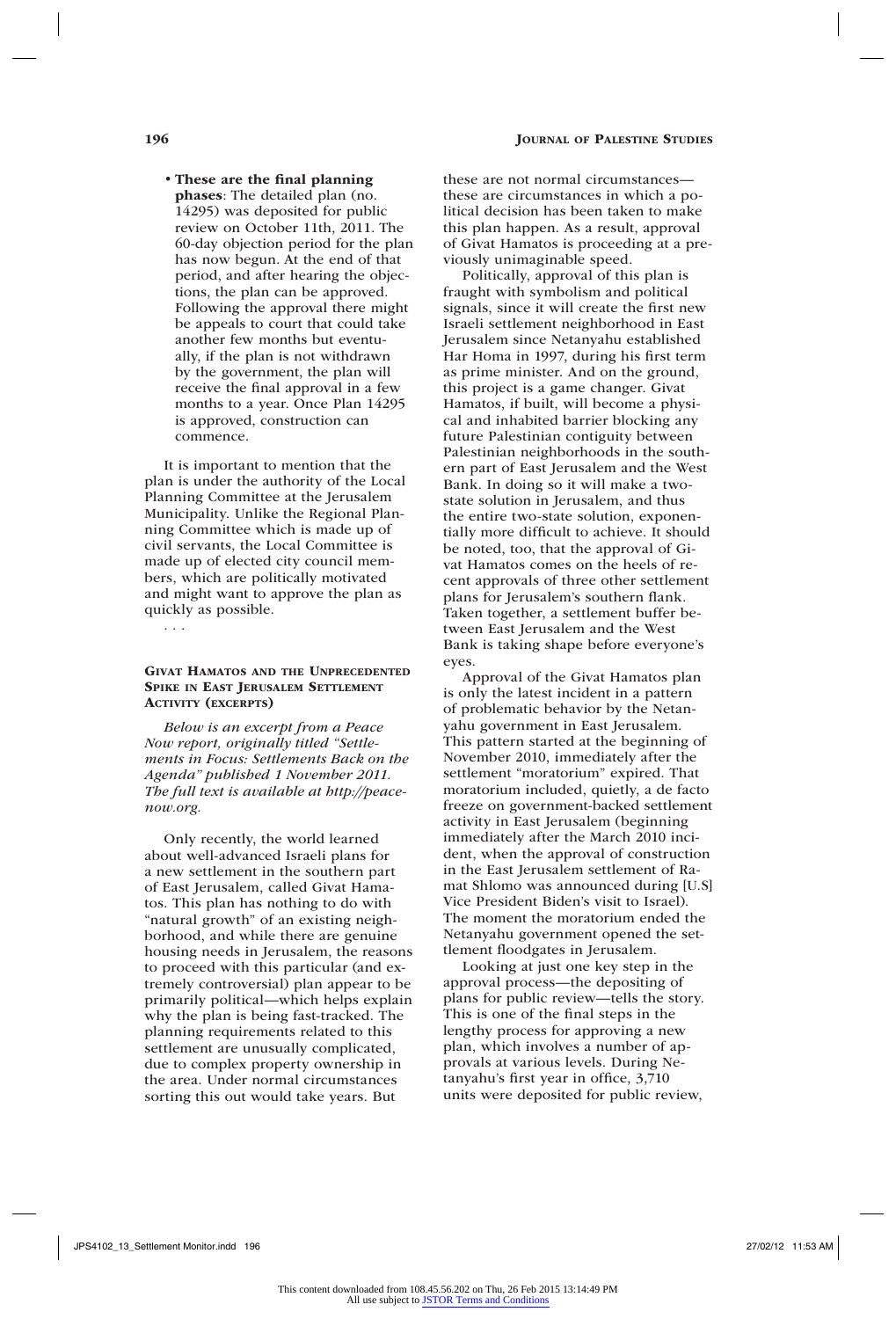continuing the high level of approvals that began after the Annapolis Conference. This number dropped to zero during the moratorium. But between November 1, 2010 and October 15, 2011, 7,779 units were deposited for public review.

Similarly, during Netanyahu's first year in office, 1,360 units received final approved. That number dropped to zero during the moratorium. But between November 1, 2010 and October 15, 2011 that number jumped to 3,995 units.

All of this occurred in addition to private settlement activity, supported and approved by the government of Israel, inside Palestinian neighborhoods in East Jerusalem. Here, too, the behavior of the Netanyahu government over the past year has been problematic, giving the green light for new units in Sheikh Jarrah, at the Shepherd Hotel, on the Mount of Olives, and in Ras al-Amud. In total, approval has been granted to 114 new units (500–600 people), all located deep inside Palestinian neighborhoods of East Jerusalem, in locations where settlements have one main purpose: to prevent the establishment of a Palestinian capital in East Jerusalem.

If settlement activity in East Jerusalem continues at current levels, within 2–3 years the geographic and demographic map of Jerusalem will become so Balkanized that the very possibility of the two-state solution will be in jeopardy. If settlement activity in East Jerusalem continues at current levels, the resumption of negotiations appears extremely unlikely (and if negotiations were somehow resumed, it seems very unlikely that they would last for very long and have a chance of reaching fruition).

## THE STRUGGLE OVER LAND and Resources

## "Water, Nonviolent Palestinian Resistance, and the IDF Response"

*From* Settlement Report, *September– October 2011.*

Palestinians are often urged to oppose the occupation through nonviolent action and protest. Nonviolent

opposition has, in fact, characterized the vast majority of actions taken by Palestinians under occupation for almost half a century. Recent revelations by Wikileaks, together with a report by B'Tselem, an Israeli human rights organization, offer insights into Israel's response to such efforts.

In general, Israel views Palestinian protests of any kind as unacceptable challenges to its military rule. As Maj. Gen. (res.) Amos Gilad, director of Policy and Political-Military Affairs at the Ministry of Defense, explained to James B. Cunningham, then–U.S. ambassador to Israel, "We don't do Gandhi very well." His comment was reported in a February 16, 2010 cable authored by Cunningham and recently released by Wikileaks. Cunningham reported further that the head of Israeli Central Command of the Israel Defense Forces (IDF), Maj. Gen. Avi Mizrachi

warned that he will start sending his trucks with "dirty water" to break up [Palestinian] protests, even if they are not violent, because they serve no purpose other than creating friction. . . .

On orders from Mizrachi, West Bank commander[s] . . . reportedly met with the Palestinian security force commanders recently to deliver a strong message that they must stop these demonstrations or the IDF will. Mizrachi asserted that he would prefer not to break up these demonstrations, but will if he must. Many of the demonstrations are organized by "suspicious people," Mizrachi said, and he plans on arresting organizers of demonstrations that "serve no purpose" beyond exciting the population.

B'Tselem recently published a report, *Show of Force: Israeli Military Conduct in Weekly Demonstrations in a-Nabi Saleh*, detailing Israel's response to protests in the small Palestinian village of Nabi Saleh.

## *Background to Conflict*

The al-Qaws Spring has long been utilized by the residents of Nabi Salih and the nearby village of Dayr Nidham for both farming and recreational activity. The lands of al-Qaws Spring are privately owned by a resident of Dayr Nidham. In February 2009, settlers laid claim to the spring, "putting up shelters, making roads, building steps to enable access, pouring concrete, planting trees, [and] installing irrigation systems.'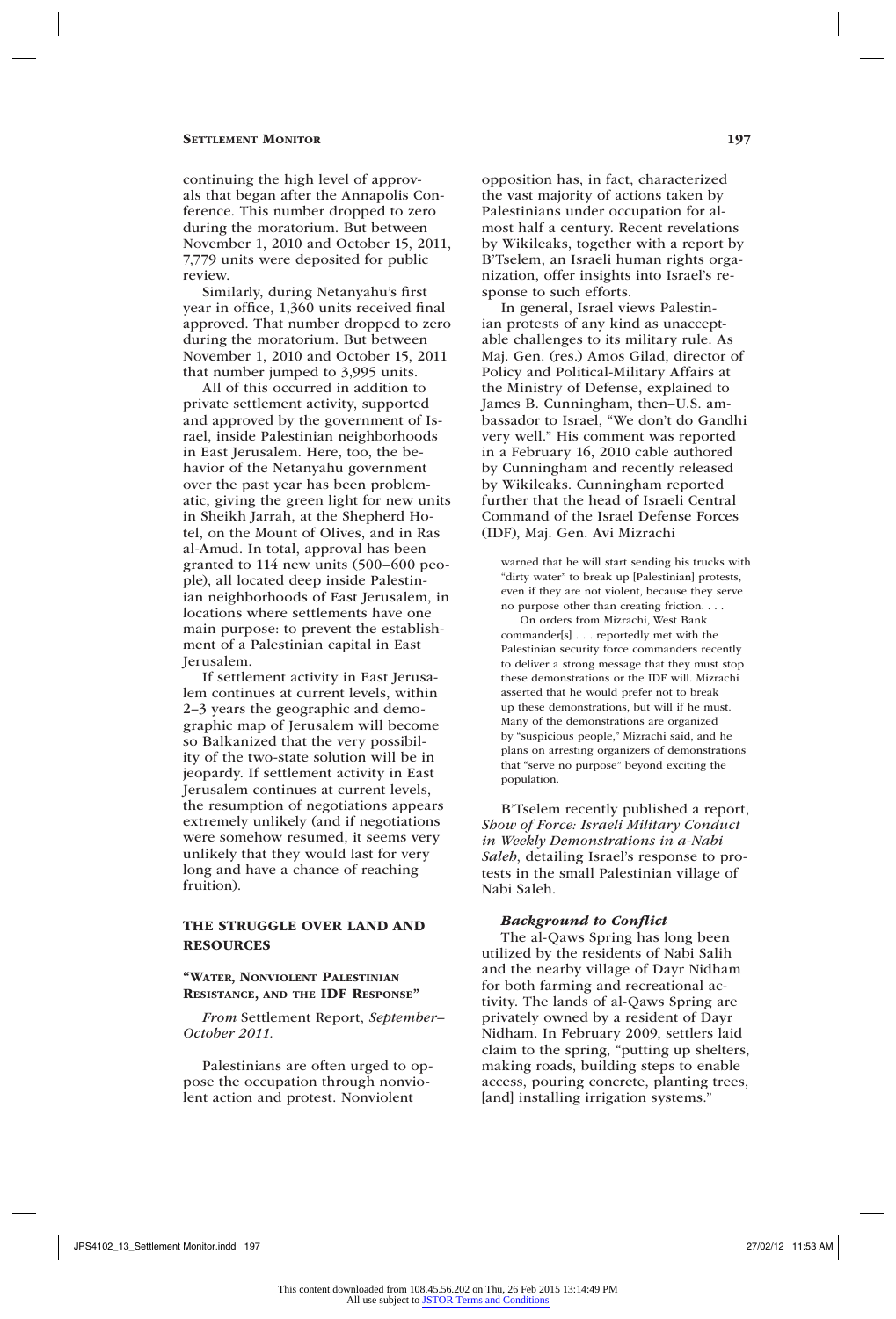Palestinian complaints to Israeli authorities between 2008 and 2011 have either gone unanswered due to a "lack of evidence" or dismissed on the ground of "offender unknown."

In early January 2010, Israel informed the residents that the spring was an archeological site. Consequently, the area was declared a closed military area, and Palestinians were denied access to it. While such a declaration requires the cessation of all construction by Israeli settlers and the demolition of structures built after February 2010, settler construction continues. On July 28, 2011, the landowner and representatives of the two villages petitioned Israel's High Court of Justice to demolish the settler structures and facilities built on the land. The High Court ordered the state and the Binyamin Regional Council to file their response by September 15, 2011. At present, the army prohibits access of Palestinians in groups and on Fridays, but allows individual Palestinians to go to the spring. Settlers are allowed unrestricted access.

#### The report notes,

In recent years, Palestinians have organized unarmed demonstrations throughout the West Bank in protest against the seizure of their land by settlers, the construction of the Separation Barrier deep inside the West Bank, and their displacement from land that provides their livelihood, among other issues. Such demonstrations have been a weekly occurrence for more than eighteen months in the village of a-Nabi Saleh, Ramallah District, turning it into a focal point of protest in the West Bank. The Israeli security forces have made a concerted effort to stop the demonstrations in the village.

Between January–August 2011, the Red Crescent transported 35 Palestinians to the hospital for injuries suffered during the suppression of demonstrations. Four were hospitalized. Five demonstrators were struck by rubber bullets, four by shrapnel, ten sickened by tear gas inhalation, two suffered from shock, and another four treated for "other" injuries.

Since the beginning of 2010, 78–81 Palestinians have been arrested or detained for questioning. Among them were 17 minors. Thirty arrests were made during the Friday demonstrations. Thirty-five were arrested on other days of the week. Twelve were arrested in the middle of the night. Those prosecuted were charged with stone throwing, membership in an unlawful organization, interfering with the duty of a soldier, and violation of Order 101 (1967), which "prohibits almost completely the holding of demonstrations in the West Bank."

The arrested include two persons considered to be leaders of the struggle in the village. Naji Tamimi was arrested on 6 March 2011 and convicted in a plea bargain of incitement and support of a hostile organization, given that he "organized, incited and executed disturbances of the public order and violent demonstrations," including instructing youths from the village to throw stones. He was sentenced to a year's imprisonment, two years of conditional imprisonment, and a 10,000 shekel fine. Bassem Tamimi was arrested on 24 March 2011; a week later, an indictment was filed against him, alleging, inter alia, "incitement and support of a hostile organization," "taking part in a procession without a permit," and "conspiracy to throw objects at a person or property." He is being held in custody pending the completion of the criminal proceedings against him.

### "West Bank villagers' daily battle with Israel over water" (excerpts)

*The excerpt below is from an article by David Hearst that originally appeared in the* Guardian *on 14 September 2011. The full text is available at http:// www.guardian.co.uk.*

The South Hebron Hills, sweltering in 34C heat and in its second consecutive year of drought, is a landscape of brutal contrasts. There is enough water here to support lush greenhouses, big cattle sheds, even ornamental plants. It arrives in large, high-pressure lines. And there appears to be no limit to the bounty it can bring.

Cheek by jowl with the water towers and red roofs of the Israeli settlers in this area of the West Bank is a landscape of stone boulders, tents and caves. The Palestinian village of al-Amniyr looks from afar like a rubbish tip until you realise that the rubbish is people's dwellings, which have been destroyed in attacks targeting their water cisterns.

The villager Mohammed Ahmad Jabor's water cistern has been destroyed three times this year. The last time was by the settlers. The settler attacks come generally at night and where they cannot destroy water cisterns they poison them by putting chicken carcasses in them.

The second time Jabor's cistern was destroyed was by Israeli soldiers who [also] destroyed seven tent dwellings and a sheep pen.